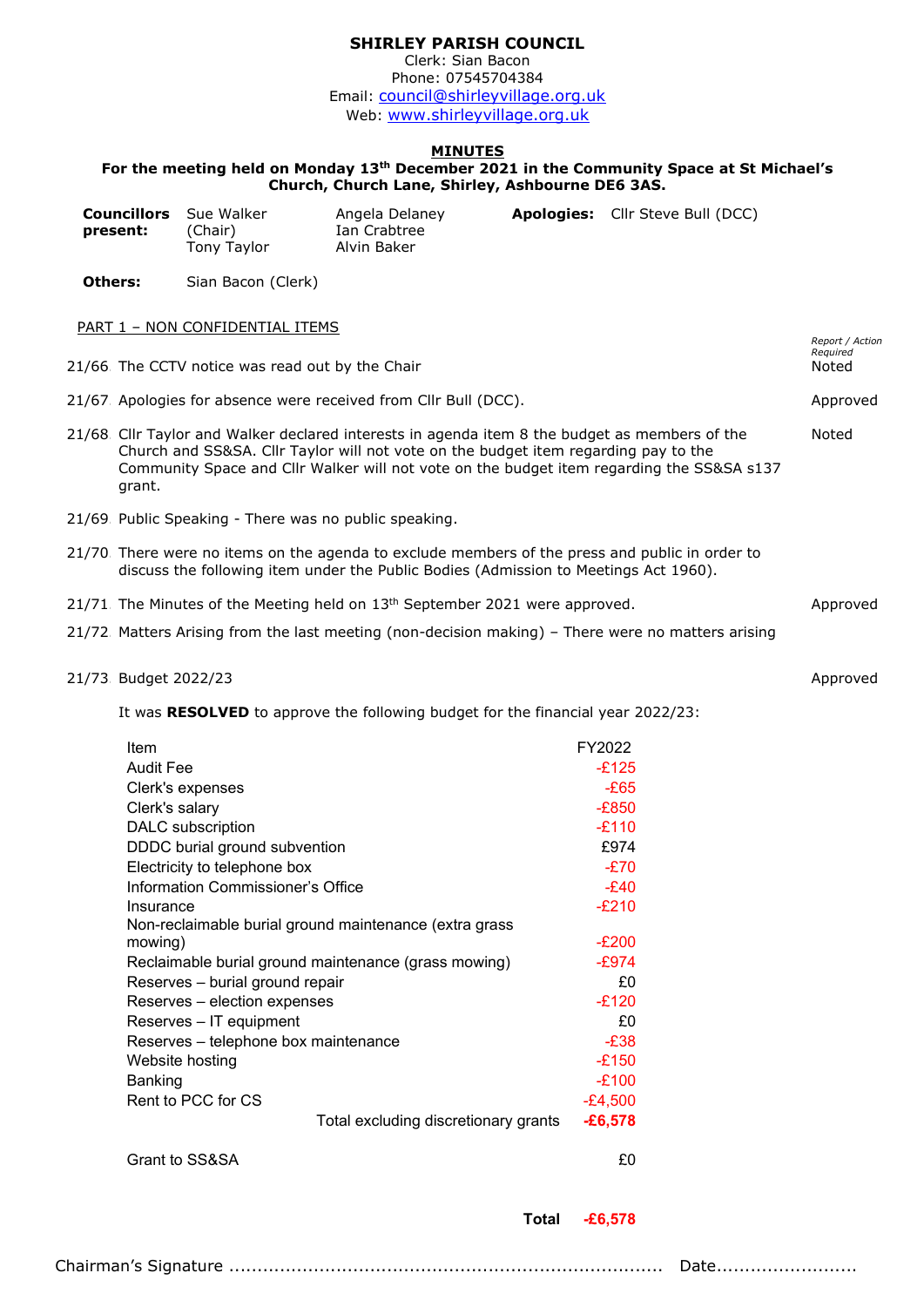| It was agreed to display the budget on the notice board                                                                                                                                                                                                                                                                                                                                                                                                                                                                                                                                                                                                                                                                  | Clerk          |  |
|--------------------------------------------------------------------------------------------------------------------------------------------------------------------------------------------------------------------------------------------------------------------------------------------------------------------------------------------------------------------------------------------------------------------------------------------------------------------------------------------------------------------------------------------------------------------------------------------------------------------------------------------------------------------------------------------------------------------------|----------------|--|
| 21/74 Precept 2022/23<br>It was RESOLVED to request £6578.00 as precept for the financial year 2022/23                                                                                                                                                                                                                                                                                                                                                                                                                                                                                                                                                                                                                   | Approved       |  |
| 21/75 Finance and Audit<br>It was RESOLVED to approve the expenditure listed below:<br>$\bullet$<br>Clerk's wages - Oct - Dec 21 -195.48<br>$\circ$<br>Shirley PCC - Community Space (Oct - Nov)- £714.02<br>$\circ$<br>Shirley PCC - Community Space (Dec - Jan) - £714.02<br>$\circ$<br>Cllr Walker - replacement Defib batteries - Resolved to pay up to £75<br>$\circ$<br>Mr DJ Baker - Mowing fees - £300.00<br>$\circ$                                                                                                                                                                                                                                                                                             | Approved       |  |
| 21/76 Parish Clerk's Ongoing Matters<br>Storage Equipment for the College students - It was agreed to put this on hold until<br>the March meeting.<br>Churchyard Tree - Cllr Baker will organise Mr Baker to pollard and trim the trees.<br>$\bullet$<br>Drains and Hedges - The Clerk will report the drain numbers 41, 40, 21, 35, 36, 26<br>$\bullet$<br>and number 41's broken top.                                                                                                                                                                                                                                                                                                                                  | Clerk          |  |
| 21/77. Shirley Sports and Social Association Update - Mr B Leeney gave the following report:                                                                                                                                                                                                                                                                                                                                                                                                                                                                                                                                                                                                                             | Noted          |  |
| 1) The 100 Club final draw of 2021 has taken place. The 100 club will run again in<br>2022.<br>2) We are working with the Parish Council to raise funds for Robin and Terri's departure<br>from Saracens Head<br>3) we have repainted the green 40' container<br>4) Maintenance on machinery is ongoing<br>5) the roof of the changing room is leaking. With no income other than 100 Club, we<br>are looking for a low-cost solution<br>6) We have been contacted by Ashbourne Aztecs who are looking for pitches to play on<br>when theirs are flooded. They are currently playing in Derby and need somewhere<br>closer.<br>7) We were visited by a metal detectorist who dug holes all over the field and the pitch. |                |  |
| Thanks to the wet weather, the turf seems to have recovered. Incident was reported to<br>the Police.<br>21/78. Pot Holes - It was noted that there was a pothole on Hall Lane just after the A52 that required                                                                                                                                                                                                                                                                                                                                                                                                                                                                                                           | Cllr Crabtree  |  |
| repair. Cllr Crabtree will report this to the Highways department<br>21/79 Planning Applications<br>New:<br>Derbyshire Dales - None<br>Derbyshire County Council - None<br>$\bullet$                                                                                                                                                                                                                                                                                                                                                                                                                                                                                                                                     |                |  |
| 21/80 Churchyard Maintenance<br>Wall repairs - This was discussed under item 21/73 Budget 2022/23.<br>Mowing - There was nothing to report.<br>$\bullet$                                                                                                                                                                                                                                                                                                                                                                                                                                                                                                                                                                 | Noted          |  |
| 21/81. Neighbourhood Watch - Mrs Leeney has received the paperwork from Mr Tyler for the new<br>coordinator. A new coordinator has not yet been found so it was agreed that Cllr Walker would<br>put an informal request on Shirley Voice for volunteers. Once a coordinator has been found Mr<br>Tyler will remove himself from the paperwork.                                                                                                                                                                                                                                                                                                                                                                          | Cllr Walker    |  |
| 21/82. Dog Fouling - Cllr Walker reported that it had been better with the poor weather but that the<br>issue is still ongoing. The notice at the allotments had been put back up from where it had<br>come down.                                                                                                                                                                                                                                                                                                                                                                                                                                                                                                        |                |  |
| 21/83 Parish Council Records - Cllr Taylor will speak to Mr Flecher about the missing 2002 -2003<br>minutes.                                                                                                                                                                                                                                                                                                                                                                                                                                                                                                                                                                                                             | Cllr Taylor    |  |
| 21/84 Snow Warden 2022/23 - Cllr Crabtree reported that he had filled all of the grit bins except for<br>one damaged one which will need replacing. It was agreed that no more grit is required at the<br>moment and that Cllr Crabtree will source a new grit bin.                                                                                                                                                                                                                                                                                                                                                                                                                                                      |                |  |
| 21/85. Saracen's Head Wall Repair - It was reported that the repair had not been done by the brewery<br>to match the rest of the wall and was not a straight replacement for the wall the lorry had                                                                                                                                                                                                                                                                                                                                                                                                                                                                                                                      | Clerk          |  |
|                                                                                                                                                                                                                                                                                                                                                                                                                                                                                                                                                                                                                                                                                                                          | $\overline{2}$ |  |